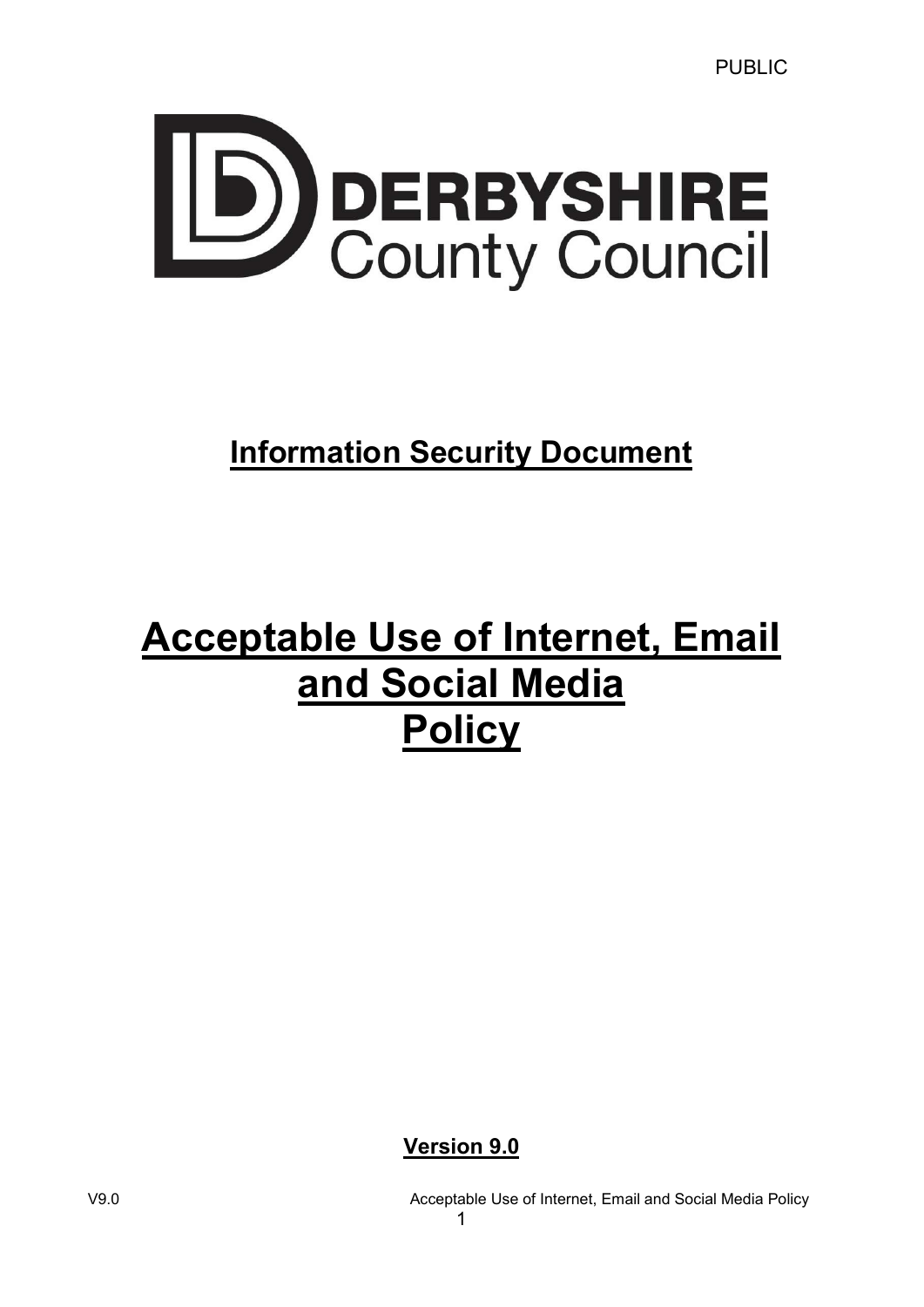| <b>Version History</b> |             |                                                                                                                                                 |                                    |  |
|------------------------|-------------|-------------------------------------------------------------------------------------------------------------------------------------------------|------------------------------------|--|
| <b>Version</b>         | <b>Date</b> | <b>Detail</b>                                                                                                                                   | <b>Author</b>                      |  |
| 1.0                    | 23/06/2004  | Approved for distribution                                                                                                                       | Human Resources &<br><b>UNISON</b> |  |
| 2.0                    | 27/09/2011  | Approved by Information Governance<br>Group                                                                                                     | Jo White                           |  |
| 3.0                    | 31/10/2012  | Reviewed by Information Governance<br>Group                                                                                                     | Jo White                           |  |
| 4.0                    | 10/02/2014  | Reviewed by Information Governance<br>Group                                                                                                     | Jo White                           |  |
| 5.0                    | 12/01/2015  | <b>Reviewed by Information Governance</b><br>Group. Updated with ISO27001:2013<br>controls and removal of Derbyshire email<br>for personal use. | Jo White                           |  |
| 6.0                    | 10/10/2016  | Reviewed by Information Governance<br>Group. Compliance with Secure Email<br>Policy for external recipients added.                              | Jo White                           |  |
| 7.0                    | 08/01/2018  | Reviewed by Information Governance<br>Group. Transformation changed to ICT.                                                                     | Jo White                           |  |
| 8.0                    | 04/03/2019  | Reviewed by Information Governance<br>Group. Incorporation of Skype Acceptable<br>Use Policy.                                                   | Jo White                           |  |
| 9.0                    | 18/12/2019  | Reviewed by Information Governance<br>Group. Social Media Policy merged in to<br>Internet Policy. Addition of email photos<br>and ePayslips.    | Jo White                           |  |
|                        |             |                                                                                                                                                 |                                    |  |

#### This document has been prepared using the following ISO27001:2013 standard controls as reference:

| <b>ISO Control</b> | <b>Description</b>                 |
|--------------------|------------------------------------|
| A.8.1.3            | Acceptable use of assets           |
| A.7.1.2            | Terms and conditions of employment |
| A.12.1.3           | Capacity management                |
| A.13.2.3           | Electronic messaging               |
| A.12.4.1           | Event logging                      |
| A.16.1.7           | Collection of evidence             |
| A.18.1.2           | Intellectual property rights       |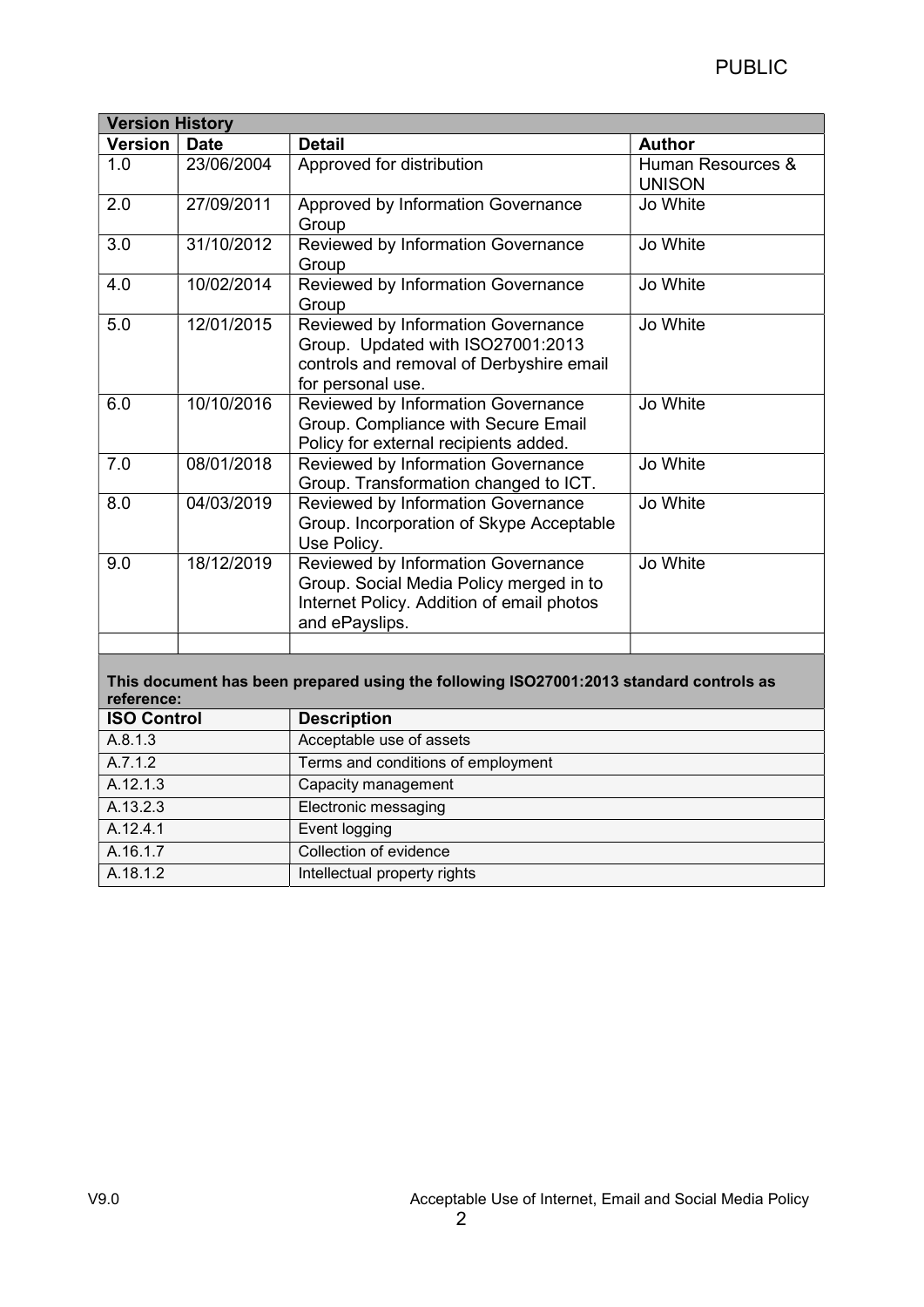#### 1 Introduction

Derbyshire County Council's reliance on the use of the Internet, email and social media is essential to the effective delivery of the services it provides. Along with this reliance, comes the need to identify and address the vulnerabilities and risks associated to ensure that we are protecting every aspect of the Council's business and are able to maintain the efficient and effective services to both our service users and the general public.

#### 2 Purpose

The purpose of this policy is to provide clear guidance on acceptable behaviour in the use of the Internet and email - including the use of social media both during and out of work and that it is consistent with the Council's Employee Code of Conduct, Acceptable Use policies, Risk Management Strategy and professional best practices. Nothing in this policy should be read as restricting the proper use of Internet, email and social media for work purposes.

#### 3 Scope

This policy applies to all employees, elected members, contractors, volunteers, vendors, apprenticeships, student/work experience placements and partner agencies who have access to use the Council's Internet and email and who use both work and/or personal social media and internet related accounts where they may also be representing the Council by virtue of association such as that of an employee.

This policy applies to all information technology and communications equipment provided by the Council capable of accessing the Internet, sending/receiving emails and of using social media accounts e.g. PC's, laptops, tablets, mobile phones and all other internet capable computing devices.

#### 4 Policy Statement

All parties identified in the scope of this policy are required to maintain the good reputation of the Council when using the Internet, email and social media. Any such use which brings the Council into disrepute may result in removal of internet, email and Council social media access and disciplinary action may be taken against employees where necessary.

Any personal information sent via email, the Internet, social media and associated services such as Skype, is covered by the Data Protection Act 2018. All parties are required to handle personal information in accordance with the Data Protection Act and the GDPR. Further information about handling personal data is available in Derbyshire County Council's Safe Haven Guidance:

3

https://www.derbyshire.gov.uk/working-for-us/data/importance-of-datasecurity/importance-of-data-security.aspx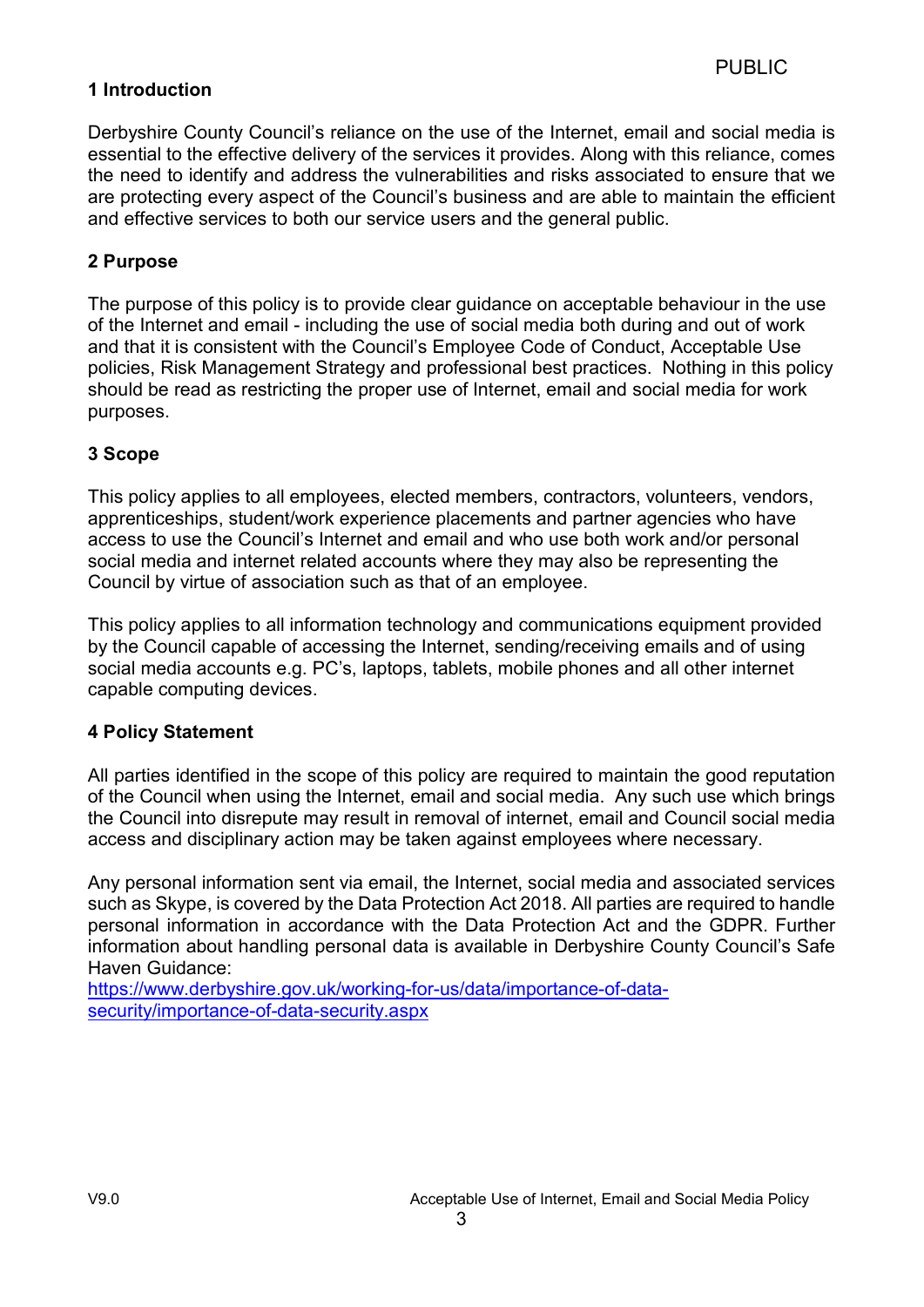# 5 INTERNET USE

For the purpose of this policy, the use of the internet will include associated internet enabled technologies such as Skype.

Use of the Council's internet systems is restricted to the following conditions:

- Personal use of the Internet is not allowed during working hours.
- Personal use is only permitted in your own time and limited to browser based activities. You can use the Internet before you start work, during your lunchtime, or after work. For flexi-time users this should be recorded accordingly in Workplace as non working time.
- Any personal use must not, in any way, distract others from the effective performance of their duties. Improper or inappropriate personal use of the Council's Internet and associated systems may result in disciplinary action.
- You must not use the Council's Internet systems for trading or personal business purposes.
- You must not reveal personal, sensitive or confidential information relating to service users or the Council.
- You are advised not to conduct online payments. This is due to the information being stored locally on your computer, which potentially could be compromised, putting the user at financial risk. If you use the Internet to buy goods or services, the Council will not accept liability for default of payment or for security of any personal information you provide. Goods must not be delivered to a Council address.
- All Internet sessions should be terminated as soon as they are concluded.
- Use of Council Skype services for personal use is not permitted at any time. More information on the use of other social media can be found in section 8 Social Media Use of this policy.
- Consent must be obtained for any recordings of conversations resulting from the use of facilities such as Skype.
- Desktop and document sharing capabilities of facilities such as Skype, must only be used with colleagues and partners of the Council for collaboration purposes. If you allow changes to be made to these documents during a desktop sharing session, as the 'sharer' of the document, it is your responsibility to ensure that the documentation is used correctly and saved appropriately.
- You must use the Council's internet provision responsibly in accordance with this policy and all relevant policies and guidelines.

#### 5.1 Filtering Content

Many Internet sites that contain unacceptable content are blocked automatically by the Council's systems. However, it is not possible to block all "unacceptable" sites electronically in all circumstances.

The Council has a process in place to block categories of internet sites and individual sites if it is deemed appropriate to do so.

#### 5.2 Downloading Material

 Downloading of video, music files, games, software files and other computer programs is not permitted. These types of files consume large quantities of storage space on the system (and can slow it down considerably), may violate copyright laws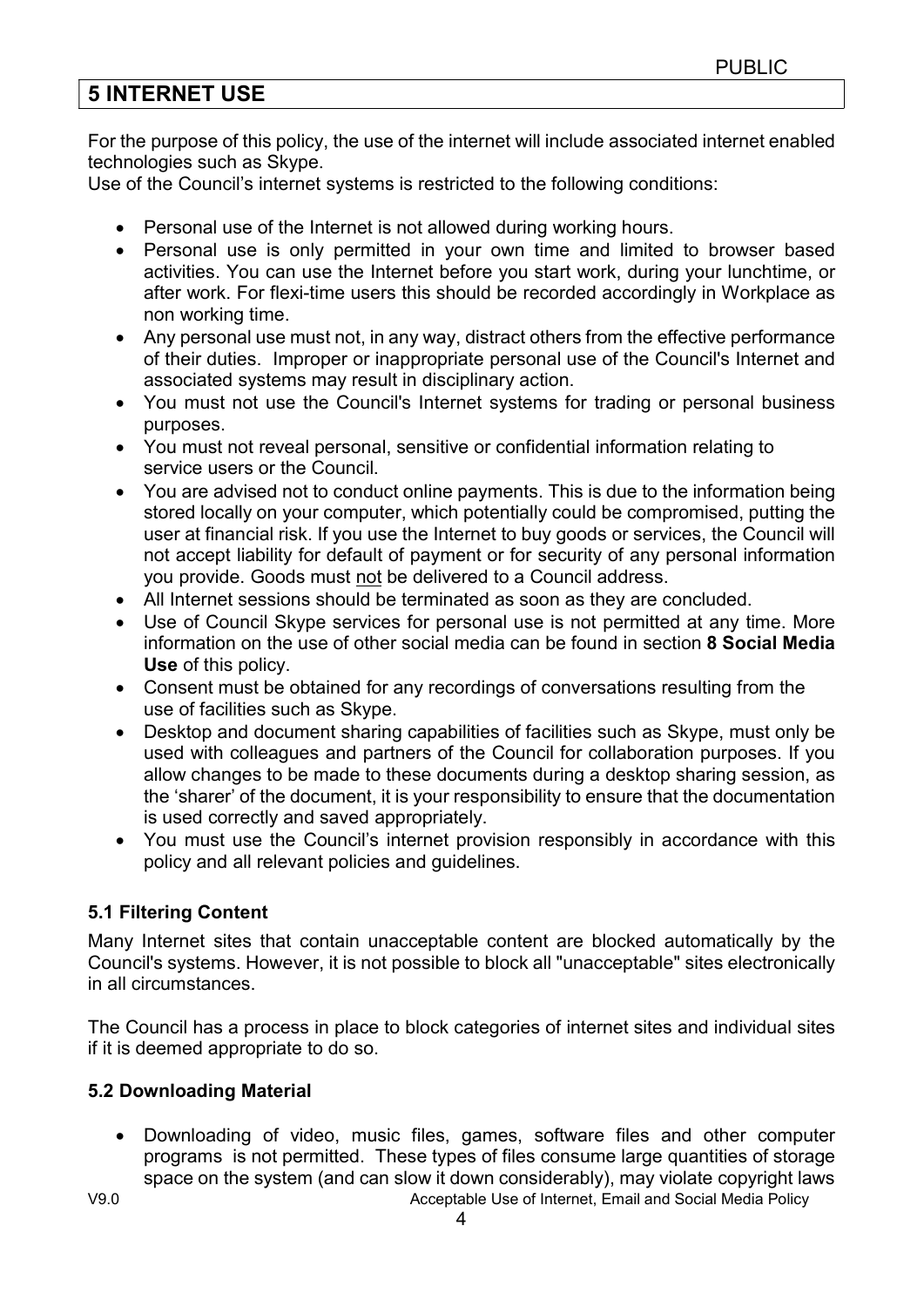and may pose serious security risks by introducing malware/viruses onto the Council's computer network.

- Online Mapping Software should not be used unless for specific work purposes as it is resource intensive and involves downloading an application to your computer.
- Streaming media, such as radio or ty programmes, for non-work related purposes is not permitted.

If you are in doubt about software use or installation, seek guidance from the Council's ICT Service.

#### 5.3 Accidental Access To Inappropriate Material

You may receive an email or mistakenly visit an Internet site that contains unacceptable material. If this occurs, you must inform your line manager or a more senior manager immediately. Your manager will ask you for details relating to the incident and you will be asked how the event occurred. This information may be required later for management and audit purposes.

#### 5.4 Copyright

You may be in violation of copyright laws if you simply cut and paste material from one source to another. Most sites contain a copyright notice detailing how material may be used. If you are in any doubt about downloading and using material for official purposes, you should seek advice from the Council's Legal Services Division.

# 6 EMAIL USE

Email is an extremely efficient means of communication but always ask yourself whether a quick internal telephone call would be more effective than sending an email message. Use of the Council's email systems is restricted to the following conditions:

- Personal use of derbyshire.gov.uk email or any other email system provided for use as a Derbyshire County Council employee, is not permitted at any time. It is also inappropriate as it may give the impression that any business is on behalf of the Council.
- If a genuine emergency arises where you have received and replied to email for personal reasons, you should inform your line manager at the earliest opportunity that you have responded to the email and they will make a note of it. You should inform the sender that personal use of the Council's email system is not permitted and an alternative method of communication will need to be considered.
- Emails should only be kept in your inbox for a maximum of 6 months. Any emails that you need to keep beyond this period should be moved to appropriate file storage, EDRM or network files.
- You must only use Council provided email systems to send and receive Council information.
- Employees are permitted to send their copy payslips to a personal email account. This must be done in compliance with the Council's Secure Email Policy.
- You must not use the email system in any way that is insulting or offensive as described in section 9 Unacceptable Use.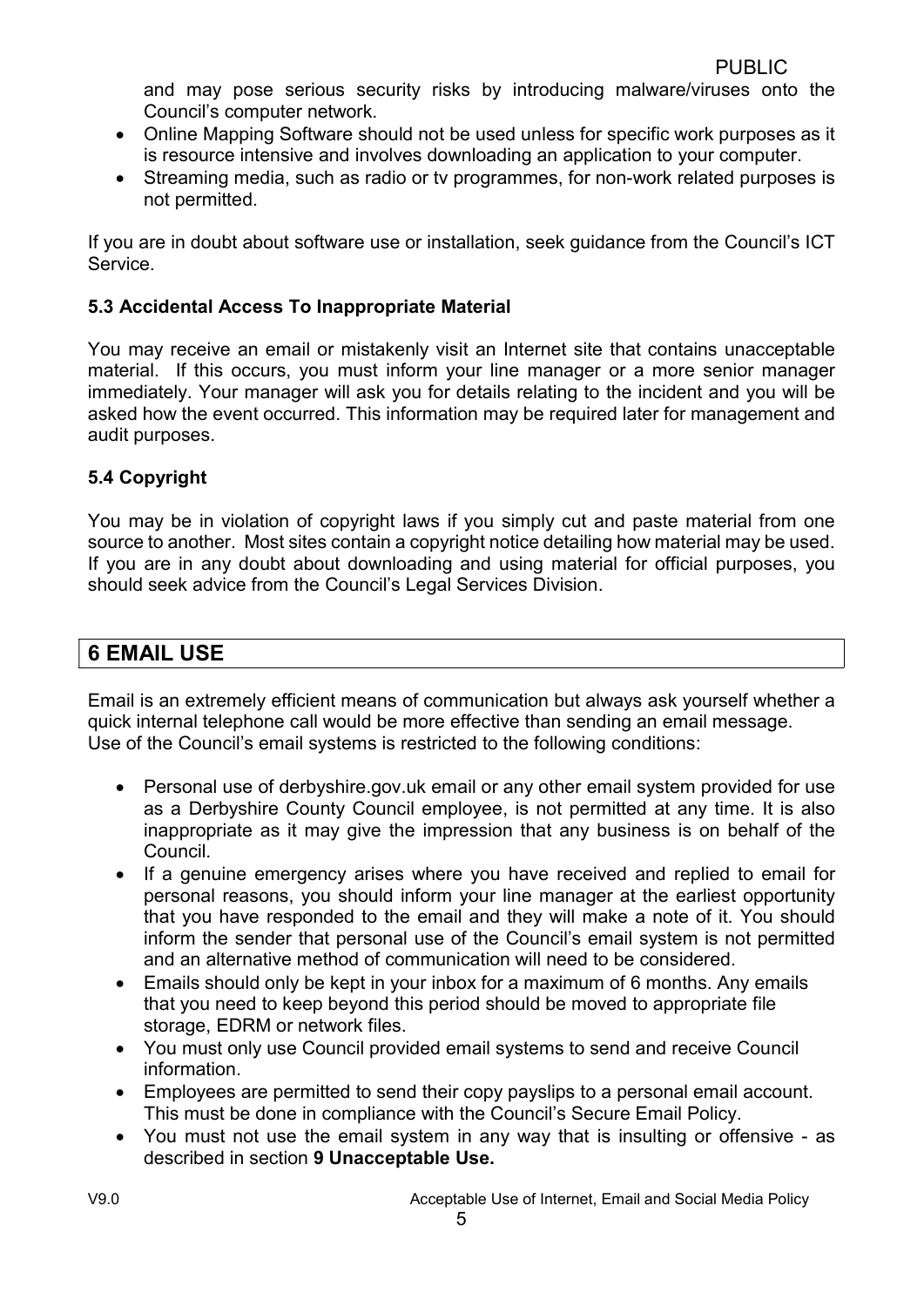- Any authorised personal data sent externally by email e.g. to solicitors, Inland Revenue etc must be sent in compliance with the Secure Email Policy: https://www.derbyshire.gov.uk/working-for-us/data/sharing-information/sharinginformation.aspx
- You must not use anonymous mailing services to conceal your identity when mailing through the Internet, or falsify (spoof) emails to make them appear as if they have been sent from someone else.
- All emails are automatically tagged with the classification 'controlled'. You should consider whether you need to change the classification to 'public' or 'restricted'.
- If you receive an email that is inappropriate or abusive, you must report it to your line manager immediately, who will take the appropriate action. If the sender is known to you, inform them that they should cease sending the material.
- Emails which appear suspicious, may be 'phishing' or malware attempts, must be reported immediately as a security incident in accordance with the Council's Security Incident Management Policy and Procedures: https://www.derbyshire.gov.uk/working-for-us/data/if-something-goes-wrong/reporta-security-incident.aspx

The content of incoming email is automatically scanned to detect computer viruses, however, the actual text of the email is not viewed as part of this process. The content of all emails may be viewed by the Council in certain circumstances; for example, in connection with disciplinary investigations or Audit reviews.

See quidelines on email management for advice on email etiquette: https://www.derbyshire.gov.uk/working-for-us/data/at-your-desk/email/internet-andemail.aspx

#### 6.1 Email Disclaimer

A disclaimer is automatically attached to all emails sent from the Council informing the recipient that the email is intended solely for them, is confidential, may be legally privileged and may contain personal views that are not those of the Council.

#### 6.2 Office 365 Photos

Staff can voluntarily choose to have a photo assigned to their Office 365 account. The stored photo linked to ID badges may be used if available. Alternatively, staff are permitted to upload one of their own choosing, provided it conforms to the following criteria:

- a recognisable recent image of yourself
- suitable for a professional environment
- close up of face, head and shoulders
- free from reflection or glare on glasses
- contain no other subjects in the photo
- of a file size smaller than 4MB
- of file format .png, .jpg or .gif

No other images are acceptable including icons or caricatures.

#### 6.3 Access To Email

V9.0 Acceptable Use of Internet, Email and Social Media Policy Where an employee is absent, the employee's line manager may authorise access to a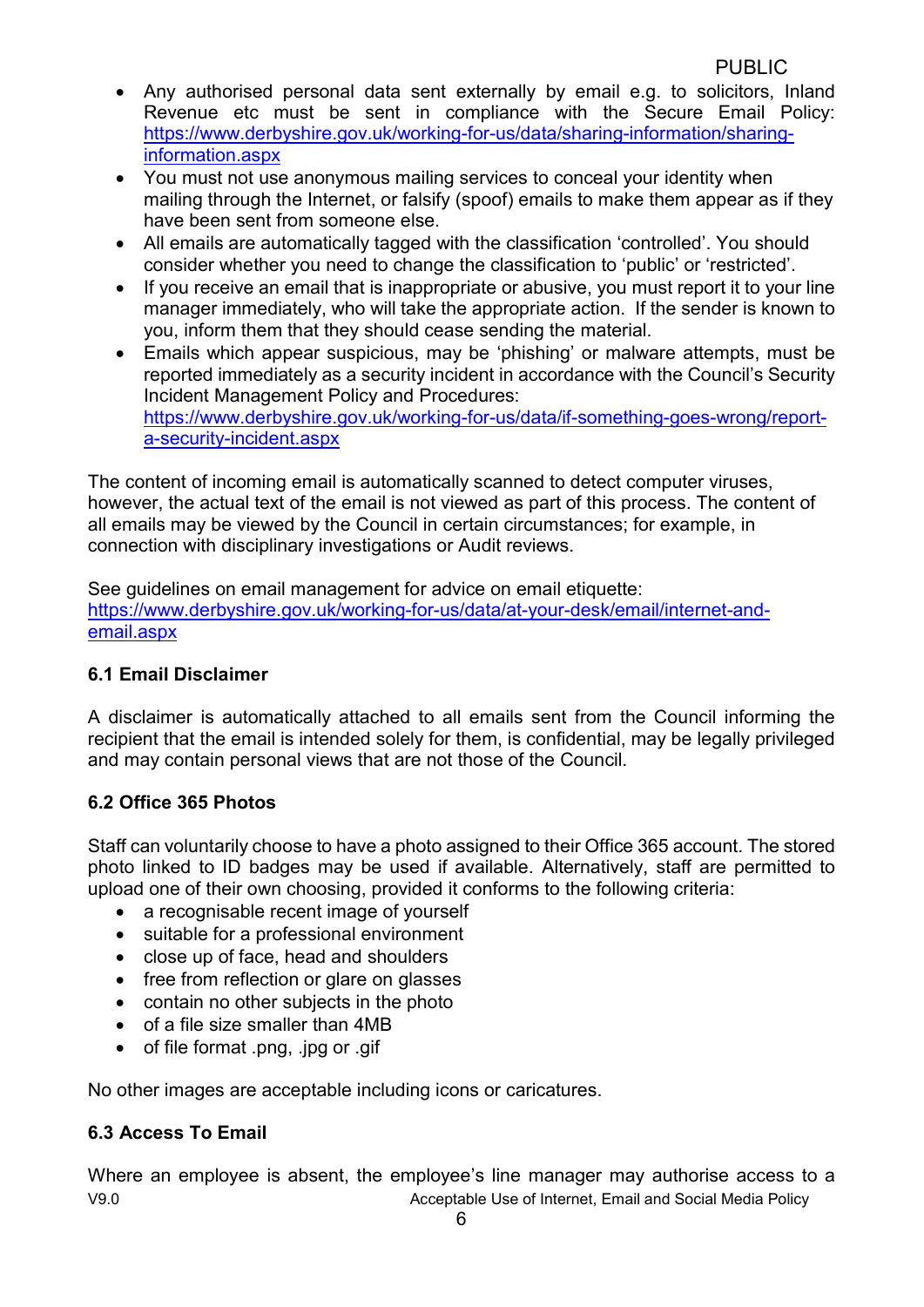Council email account to obtain messages which require an action during their absence. The manager will inform the employee of this access on the employee's return.

For setting up delegates to access your inbox on a permanent basis, please see: https://www.derbyshire.gov.uk/working-for-us/data/at-your-desk/email/internet-andemail.aspx

# 7 INSTANT MESSAGING (IM) USE

Instant Messaging is a form of real time communication between two or more people based on typed text. The text is conveyed via devices connected over the Internet or an internal network/intranet. Messages are retained in your conversation history in your email folder list or are saved as emails in your inbox if the recipient does not respond immediately.

You must only use Council provided internet messaging (IM) services. IM should not be used as a substitute for email. IM should be used only for questions or announcements that are short and need to be communicated immediately. Private use of instant messaging for any purpose is not permitted.

# 8 SOCIAL MEDIA USE

Social media is a type of interactive online media that allows parties to communicate instantly with each other, or to share data in a public forum. This includes online social forums such as Twitter, Facebook, Linked-In, internet newsgroups, and chat rooms. Social media also covers blogs and video/image sharing websites such as Instagram, YouTube and Flickr. There are many more examples of social media than can be listed here and this is a constantly changing area. This policy refers to all social media, including the examples listed, and any new social media which is developed in the future.

The Council recognises that the Internet provides an opportunity to participate in interactive discussions and share information using a wide variety of social media. The scope of this policy applies to those who are likely to use social media privately, (outside of work) as well as in their role during office hours or otherwise - whether the social media is accessed using Council ICT facilities, or by using personal equipment where they may be representing the Council such as that of an employee.

Use of social media is restricted to the following conditions:

- All employees are expected to behave appropriately and responsibly, and should be aware that they may be accountable to the Council for actions outside of their work.
- An employee's personal social media account should not, directly or by implication, give the impression that they are endorsed by, or speaking on behalf of the Council.
- Online conduct is the employee's responsibility, and it is important that employees are aware that posting information on social networking sites in a personal capacity cannot be entirely isolated from their working life.
- Any information published online can be accessed around the world and will be publicly available for all to see, and this may be impossible to delete / withdraw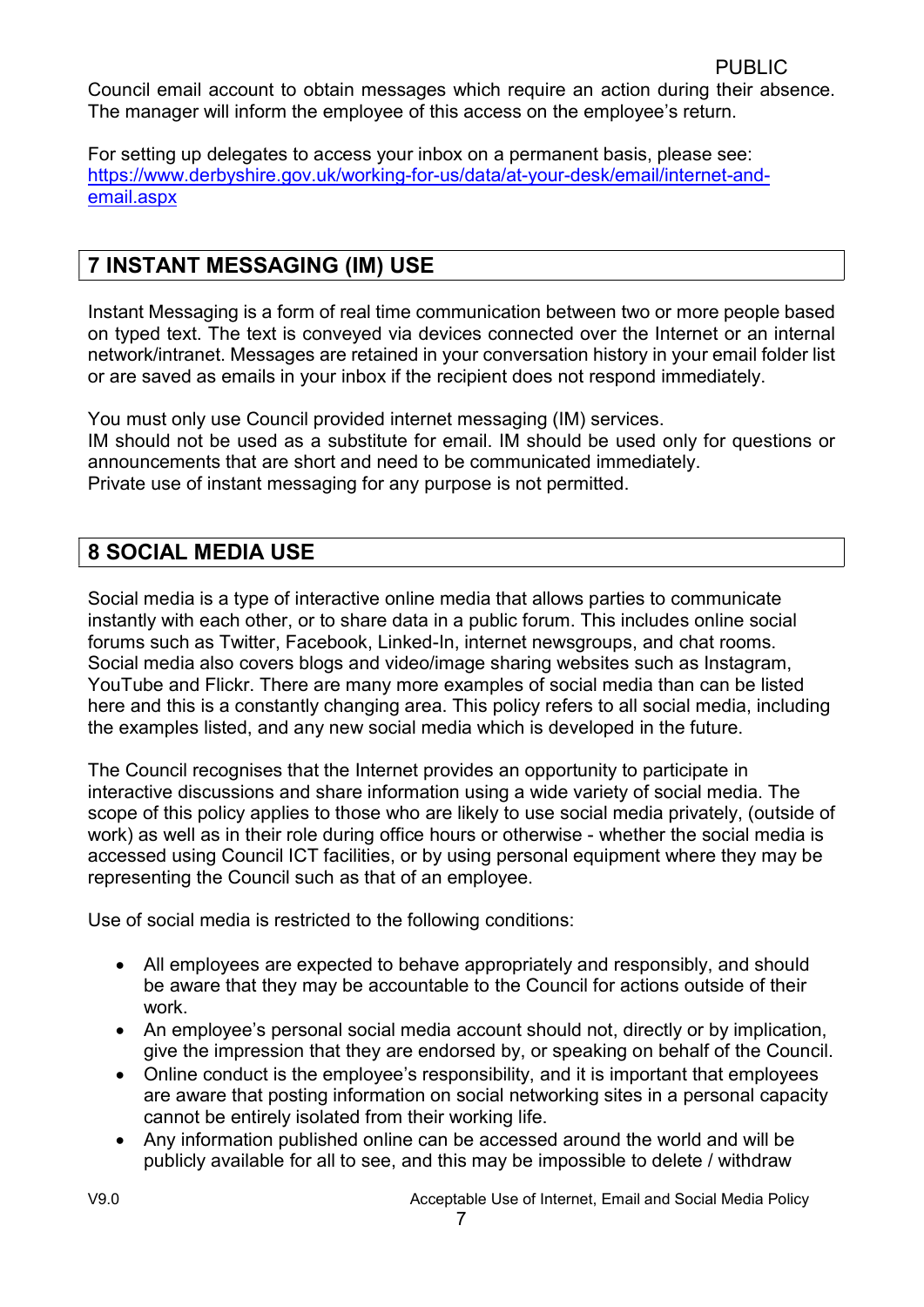once published.

- You should not upload images or video files of work based activities unless authorised by your line manager.
- The Council views any comment that is made on a social media site to have been made publicly, and that any inappropriate comment made, will be considered in the context of which it is made.

For example, disparaging comments against a colleague made on Facebook could be viewed as bullying/harassment, and could be considered to bring the Council into disrepute.

- Employees should be aware that all comments made through social media must meet the standards of the relevant legislation and regulations, including Data Protection legislation, the Employee Code of Conduct and the Equality and Diversity policy.
- Employees may be accountable for actions outside of work, including making comments on social media sites, if that is contrary to any of Council's policies and procedures, impacts on or compromises the employee's ability to undertake their role, or undermines management decisions. Such behaviour could be investigated and may result in disciplinary action and ultimately could result in dismissal.

#### Further employee guidance is available in Appendix A

#### 8.1 Access To Social Media For Work Purposes

Employees who use social media as part of their job must adhere to this Policy. Employees must be aware that they are representing the Council when they are contributing to the Council's social media activities. Employees should use the same safeguards as they would with any other form of communication about the organisation in the public domain.

#### 8.2 Access To Social Media At Work, For Personal Use

Employees are not allowed to access social media websites for personal use from the Council's computers or devices during working time and they must not be left constantly running 'in the background', whilst at work. These provisions also apply to personal computers and mobile devices.

Employees' use of social media in both a personal and business capacity can present risks to the Council's information and reputation, and can jeopardise our compliance with legal and statutory obligations. To minimise these risks, and to ensure that our ICT resources and communications systems are used appropriately, employees must comply with this policy.

#### 8.3 Personal Safety And Privacy

Employees need to be aware that the information they post on their personal social media profile can make them identifiable to service users, as well as people they know in a private capacity.

Employees should therefore consider this when setting up their online profile particularly in relation to; use of a photograph, providing details of their occupation, employer, and work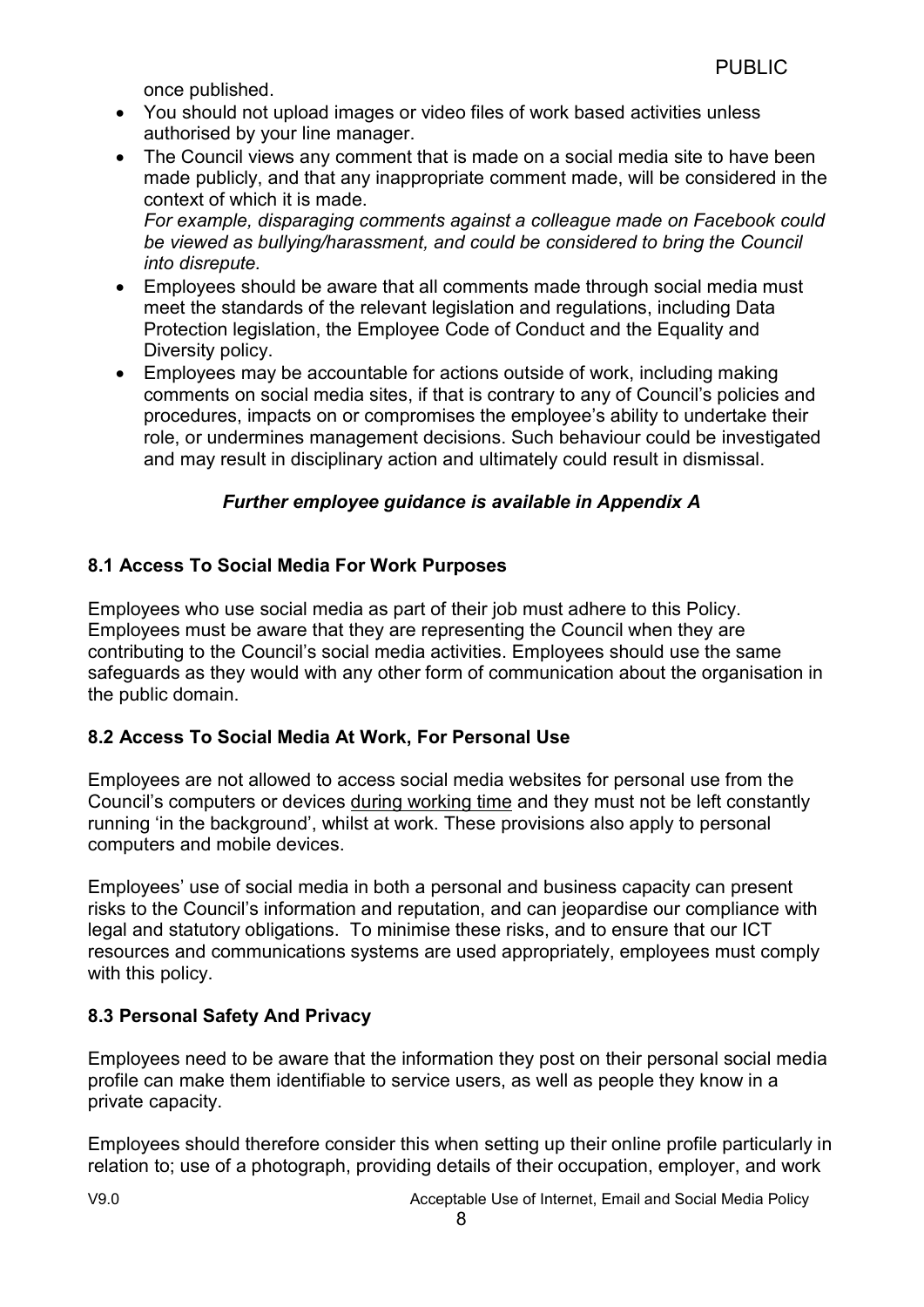#### location.

Employees should ensure that clients known to them through their work, where there could be a conflict of interest, are not linked to them through social media. The Council considers it inappropriate to have service users as 'friends' through social media, especially where these people are vulnerable and there may be safeguarding issues.

For example, it would be inappropriate for Social Workers to have service users and their families as 'friends' on Facebook.

Online sites such as Facebook are in the public domain, and personal profile details can be seen by anyone, even if users have their privacy settings on the highest level. Also if a user's profile is linked to other sites, any changes to their profile will be updated there too. Employees who have set their privacy level to the maximum can have their privacy compromised by 'friends' who may not have set their security to the same standard.

# 9 UNACCEPTABLE USE

These conditions apply to all internet, email and social media use as identified in this policy.

You must not deliberately view, copy, create, publish, download, save, print, participate in or distribute any material that:

- is sexually explicit or obscene.
- includes discriminatory, derogatory or offensive, inappropriate comments, media or images relating to sex, sexual orientation, gender, reassignment, disability, age, religious belief, nationality or race – including links to such materials.
- contains material the possession of which would constitute a criminal offence.
- promotes or participates in any form of criminal activity.
- contains unwelcome propositions.
- involves gambling, multi-player games or soliciting for personal gain or profit.
- contains images, cartoons or jokes that may cause offence.
- appears to be a chain letter.
- knowingly misrepresents and/or brings the Council into disrepute or exposes it to legal action.
- contains defamatory comments, images or media about individuals or other organisations / groups and that which could also be considered as bullying or harassment.
- agrees with or condones inappropriate comments or content.
- contains or refers to confidential and/or personal information about an individual, such as a service user, colleague or the Council.

Employees are encouraged to talk to their manager and seek advice if they are unclear.

Managers should ensure that all reports of inappropriate use and/or complaints are dealt with consistently, fairly and in a timely manner.

All employees are required to make themselves aware of the Council's Information Security policies. See the 'Data Security' section of working for us on the Council's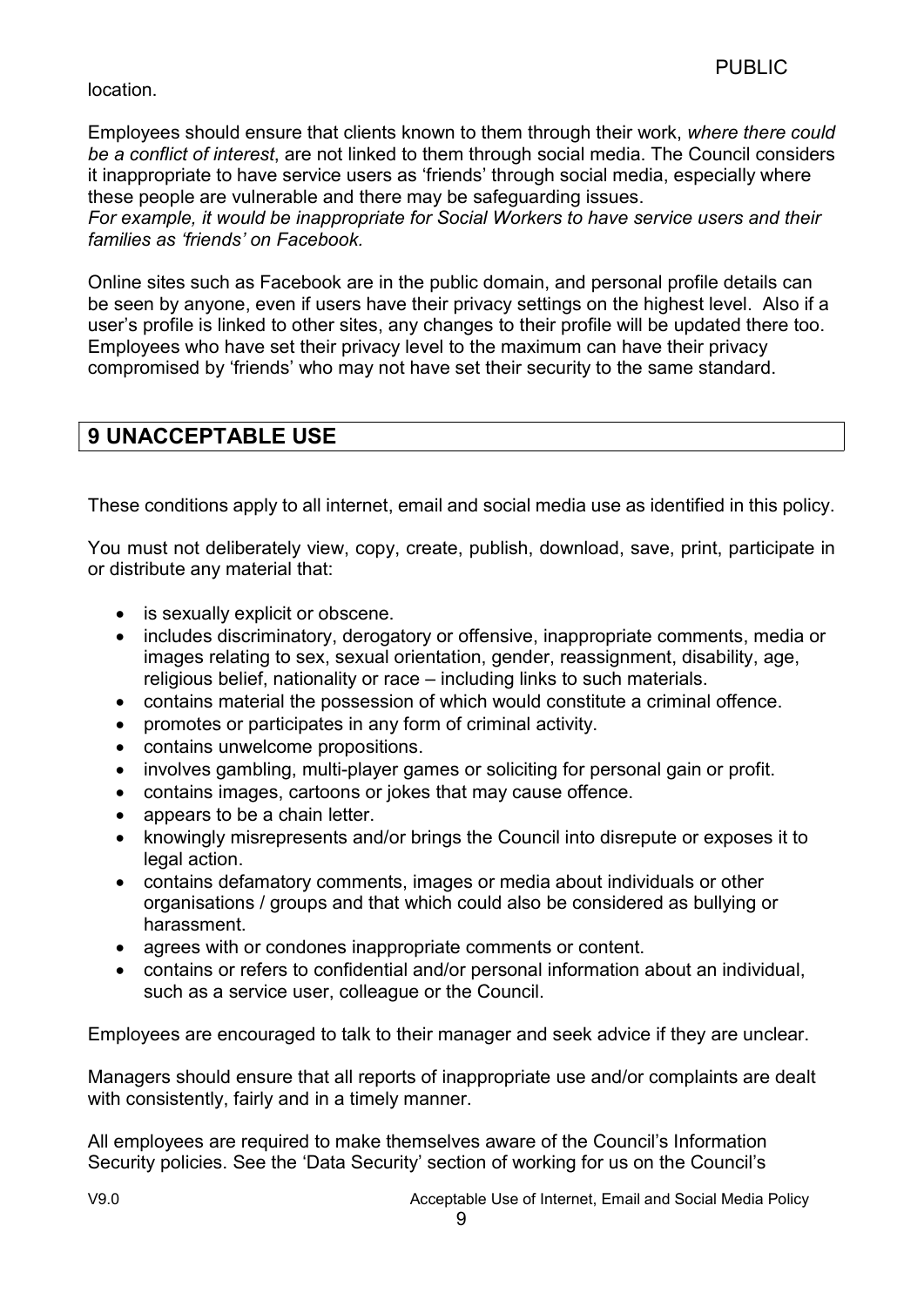website: www.derbyshire.gov.uk/data

This policy should be read in conjunction with the Employee Code of Conduct, Harassment and Bullying Procedure, ICT Acceptable Use policy and Media Contact policy.

The Council reserves the right to withdraw Internet access, email or social media use including access to the Council's computer or communications network, if the user has been found to be in breach of these conditions.

This list is not exhaustive and the Council may define other areas of unacceptable use.

# 10 MONITORING

The Council maintains logs of all internet, Skype, instant messaging (IM) and email use and monitors the service constantly

#### 10.1 Monitoring Internet Access

Derbyshire County Council records the details of all Internet traffic. This is to protect the Council and its employees from security breaches, including hacking, and to ensure that "unacceptable" sites are not being visited.

The logs record:

- the network identifier (username) of the user,
- address of the Internet site being accessed,
- where access was attempted and blocked by the system,
- the Web page visited and its content,
- the name of any file accessed and/or downloaded,
- the identity of the computer on the network and the date and time.

Any excessive or inappropriate use may result in disciplinary action being taken. All monitoring information will be kept for six months.

#### 10.2 Monitoring Of Email And Instant Messages

The Council's email system automatically records details of all email sent both internally and externally. The automatic system highlights the use of certain prohibited words and any potential infringement will be referred to Executive Directors by Audit Services as part of routine audit reviews.

The following details are recorded in respect of every email message:

- name of the person sending the email,
- the email addresses of all recipients and copy recipients,
- the size and name of any file attachments,
- the date and time sent,
- a copy of the email,
- a copy of file attachments.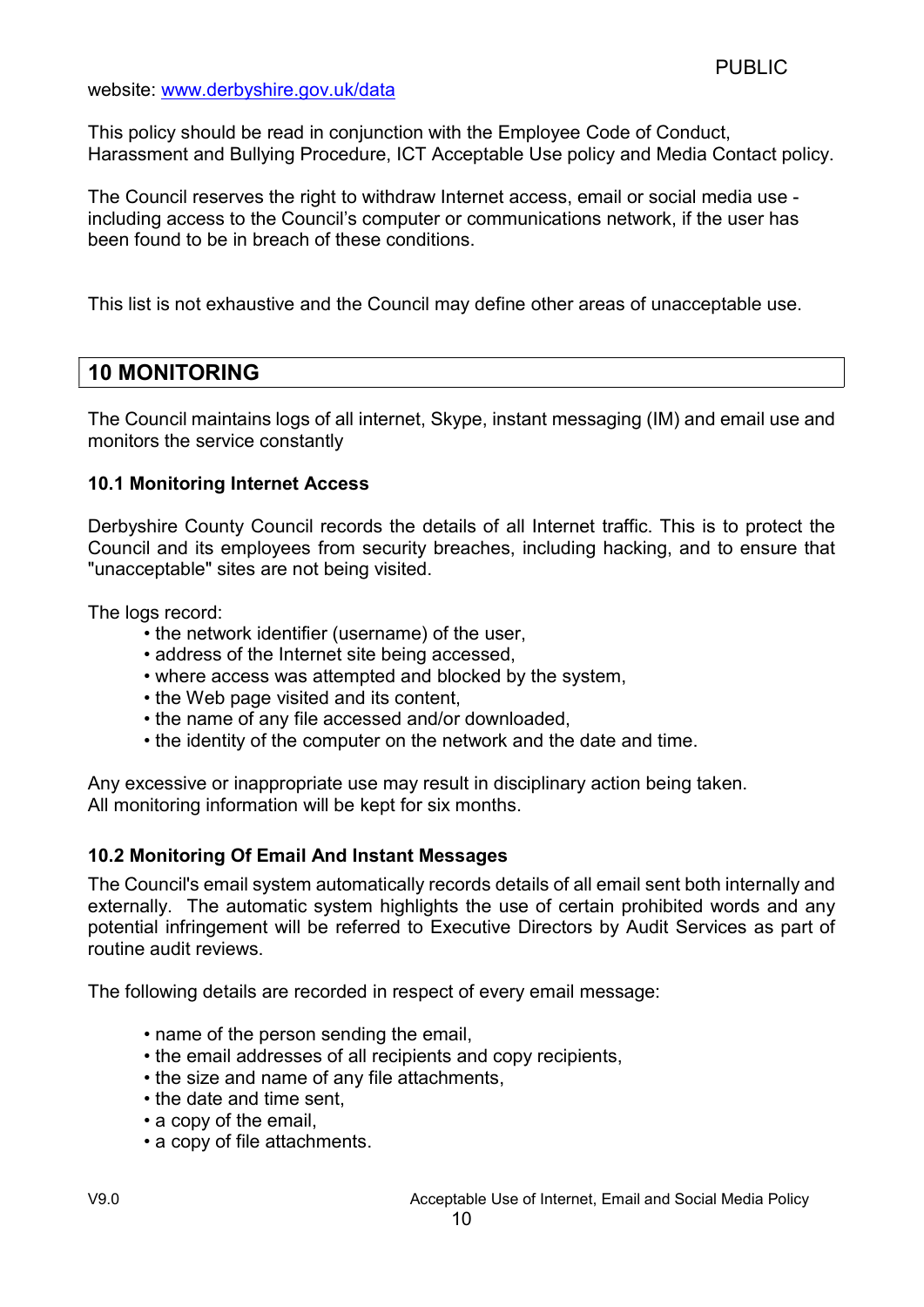The Council may read and inspect individual emails and attachments for specific business purposes or during disciplinary investigations including:

- Establishing the content of transactions,
- Ensuring employees are complying both with the law and with the Council's email policy, and
- Checking email when employees are on leave, absent or for other supervisory purposes.

The Council routinely produces monitoring information, which summarises email usage and may lead to further enquiries being undertaken.

Monitoring information will be kept for six months.

Emails, including conversations recorded using facilities such as Skype, are covered by the Freedom of Information (FOI) Act and may be disclosed as part of an FOI request for information, or as part of any legal proceedings. Always exercise the same caution on email content as you would in more formal correspondence.

# BREACHES OF POLICY

Breaches of this policy and/or security incidents can be defined as events which could have, or have resulted in, loss or damage to Council assets, or an event which is in breach of the Council's security procedures and policies.

All employees, elected members, contractors, volunteers, vendors, apprenticeships, student/work experience placements and partner agencies have a responsibility to report security incidents and breaches of this policy as quickly as possible through the Council's Incident Reporting Procedure. This obligation also extends to any external organisation contracted to support or access the Information Systems of the Council.

The Council will take appropriate measures to remedy any breach of the policy and its associated procedures and guidelines through the relevant frameworks in place. In the case of an individual, then the matter may be dealt with under the disciplinary process.

It is your responsibility to read this policy carefully and to ask your line manager to explain if there is anything you do not understand. If you feel you may have accidentally breached this policy, you should contact your line manager immediately, or, in their absence, a more senior manager who will record this information. See 9 Unacceptable Use.

#### Further Information

An Employees' Guide to the Acceptable Use of Social Media and Derbyshire County Council Social Media Protocols are attached in Appendix A and Appendix B.

This policy also works alongside other policies and procedures including;

- ICT Acceptable Use Policy
- Employee Code of Conduct
- Disciplinary Procedure
- Harassment and Bullying Procedure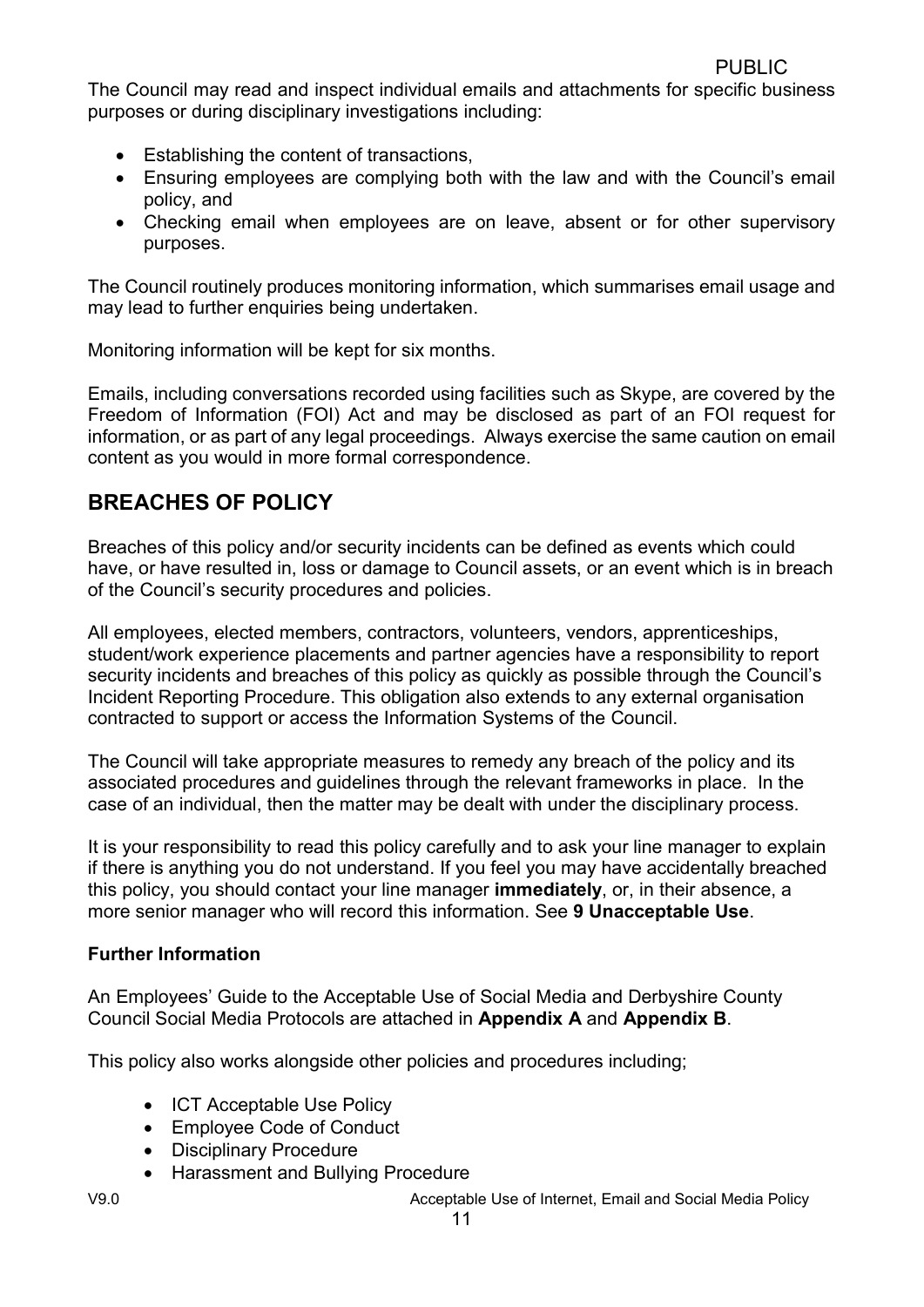- Social Media Protocols
- Media Contact Policy

Copies of all policies and procedures are available on the Council's website, www.derbyshire.gov.uk/data or from your manager.

This document is owned by the Information Governance Group and forms part of the Council's ISMS Policy and as such, must be fully complied with.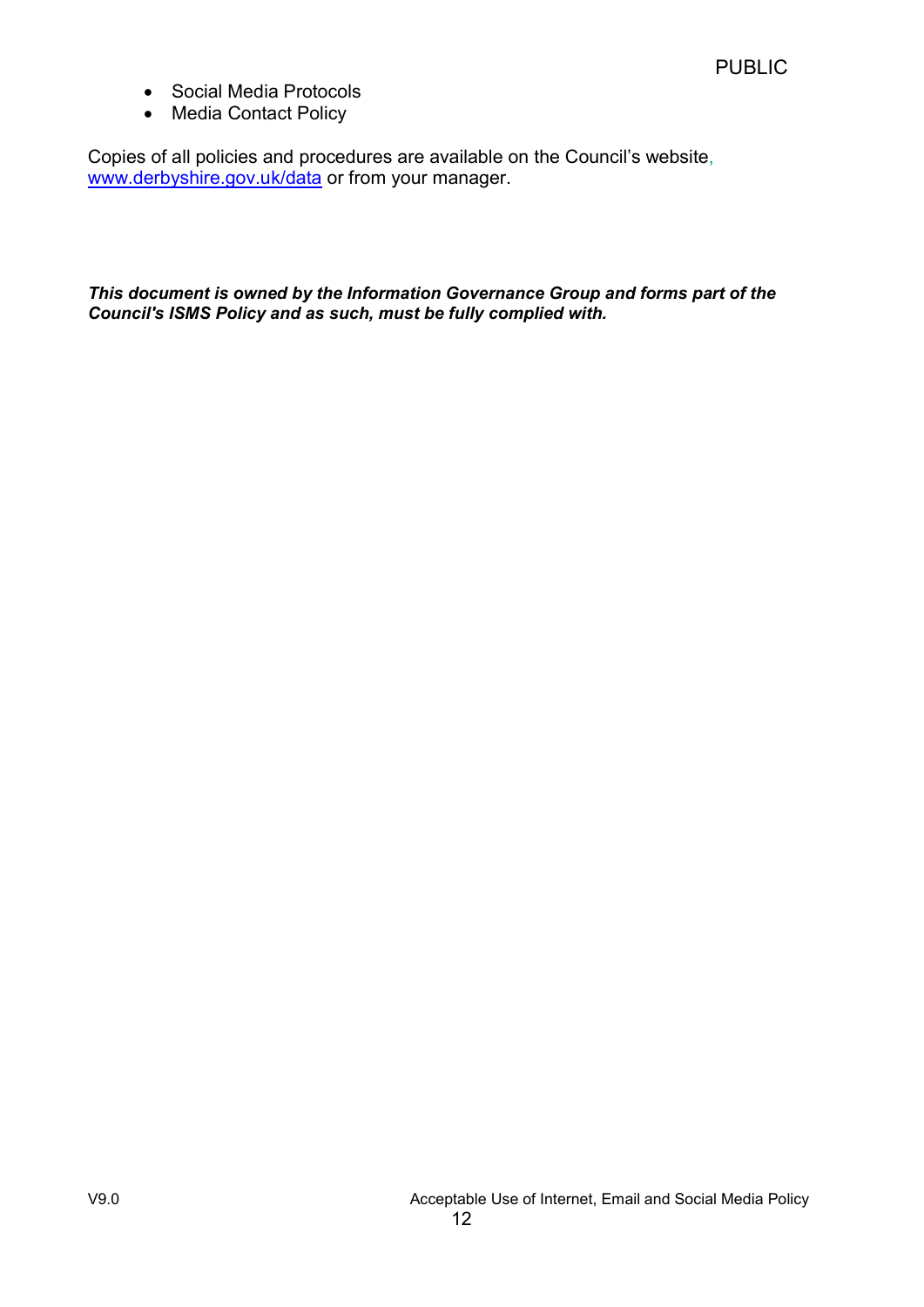# APPENDIX A

# EMPLOYEE GUIDANCE ON THE ACCEPTABLE USE OF SOCIAL MEDIA

- Employees must be mindful that any online activities/comments made in a public domain, must be compatible with their position within the Council, and safeguard themselves in a professional capacity.
- Protect your own privacy. To ensure that your social network account does not compromise your professional position, ensure that your privacy settings are set correctly.
- Comments made outside work, within the arena of social media, do not remain private and so can have an effect on or have work-related implications. Therefore, comments made through social media, which you may intend to be "private" may still be in contravention of the Employee Code of Conduct, the Harassment and Bullying procedure and / or the Disciplinary procedure. Once something is online, it can be copied and redistributed making it easy to lose control of. Presume everything you post online will be permanent and can be shared.
- Do not discuss work-related issues online, including conversations about service users, complaints, management or disparaging remarks about colleagues or the Council. Even when anonymised, these are likely to be inappropriate. In addition doing this in the presence of others may be deemed as bullying and/or harassment.
- Do not under any circumstances accept friend requests from a person you believe could be a service user or may conflict with your employment.
- Be aware that other users may access your profile and if they find the information and/or images it contains offensive, make a complaint about you to the Council as your employer.
- Ensure that any comments and/or images cannot be deemed defamatory, libelous or in breach of copyright legislation.
- When setting up your profile online consider whether it is appropriate and prudent for you to include a photograph, or provide occupation, employer or work location details.
- You can take action if you find yourself the target of complaints or abuse on social networking sites. Most sites will include mechanisms to report abusive activity and provide support for users who are subject to abuse by others.
- If you do find inappropriate references and / or images of you posted by a 'friend' online you should contact them and the site to have the material removed.
- If you are very concerned about someone else's behaviour online, you should take steps to raise your concerns. If these are work related you should inform your manager.
- Employees should also act in accordance with the Council's Employee Code of Conduct, Internet and Email Acceptable Use procedure, Acceptable Use of ICT policy and Harassment and Bullying procedure.
- Employees should not access social media sites or leave these running in the background during working time, for personal use, on any devices within their control.